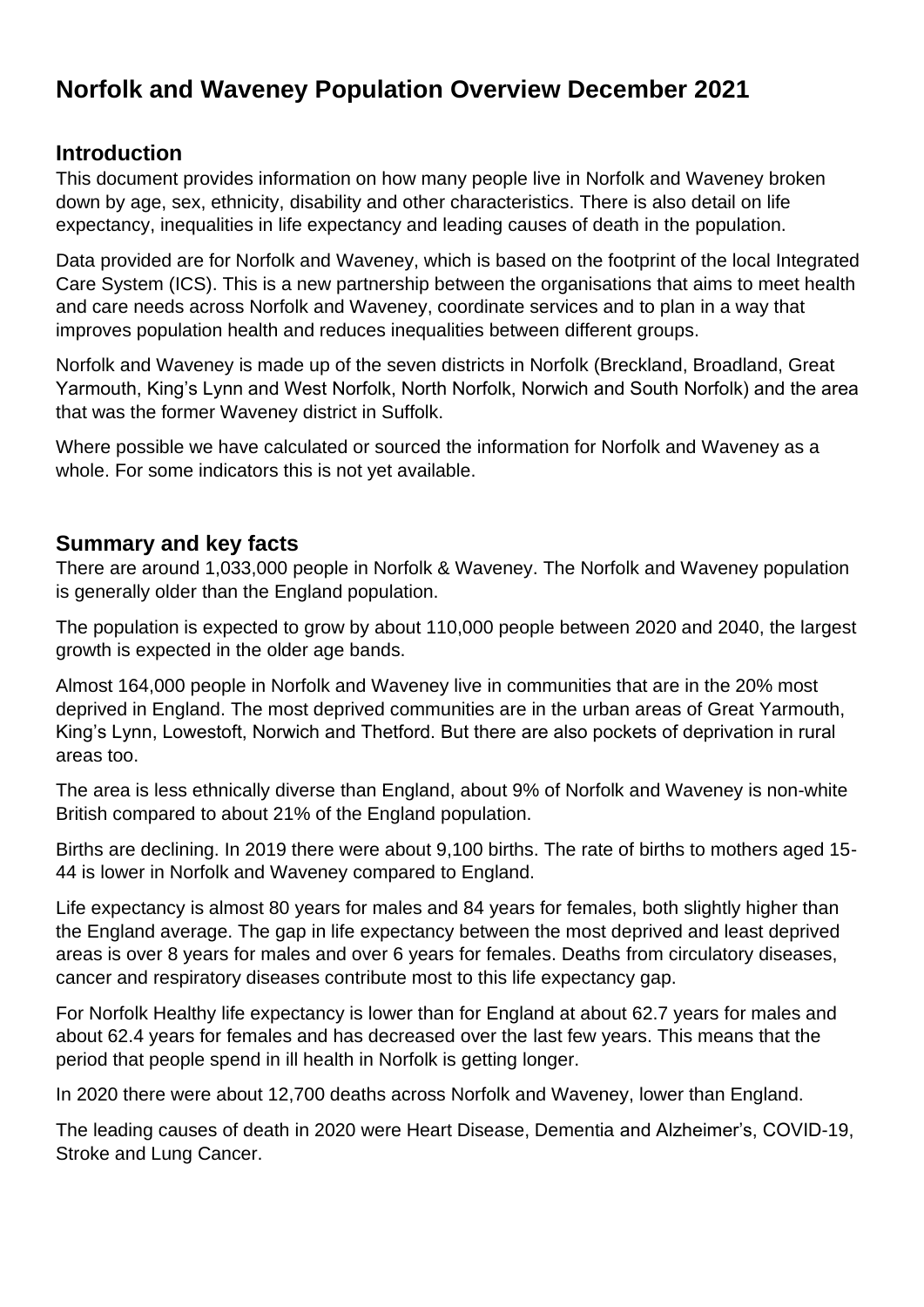# **1. System overview of organisations and geography**

Norfolk and Waveney is the footprint of the local Integrated Care System (ICS). This is a new partnership between the organisations that aims to meet health and care needs across Norfolk and Waveney, coordinate services and to plan in a way that improves population health and reduces inequalities between different groups.

The ICS footprint is made up of the seven districts in Norfolk (Breckland, Broadland, Great Yarmouth, King's Lynn and West Norfolk, North Norfolk, Norwich and South Norfolk) and the area that was the former Waveney district in Suffolk.

As of April 2021 Norfolk and Waveney ICS is made up of:

- About 1,033,000 people
- 11 parliamentary Constituencies
- 5 NHS Commissioning Localities
- 5 Adult Social Care Localities and Waveney
- 2 Community Providers
- 1 Mental Health Trust
- 1 Ambulance Trust
- 3 Acute Hospitals, about 1,800 general and acute beds plus community hospital beds
- 17 primary care networks and 4 Norwich Neighbourhoods
- 105 GP practices
- 400 plus care homes with 11,000 plus beds

There are 42 communities across Norfolk and Waveney where some or all the population live in the 20% most deprived areas in England. However, none of these communities are in Broadland or South Norfolk

40% of the populations of Great Yarmouth and Norwich live in the most deprived 20% of areas in England compared to 16% for Norfolk and Waveney as a whole.

## **2. Age**

This chapter shows the breakdown of the Norfolk and Waveney population by broad age groups and population pyramids.

Between the Office for National Statistics (ONS) 2011 and 2020 mid-year population estimates there has been a 5.9% increase in the population overall. This was not uniform across all age groups, however.

The largest percentage change was an increase in number of children and the number of older people, and between 2011 and 2020:

- -5.9% Babies & infants aged 0 to 4, to 49,700
- +13.7% Children aged 5 to 11, to 114,000
- -8.6% Young people aged 12 to 15, to 52,400
- +1.6% Working age adults aged 16 to 64, to 558,600
- $\bullet$  +20.1% Older people aged 65+, to 257,900

### Population structure

Norfolk and Waveney has an older population compared to England. About 1 in 4 of the population is aged 65 and over and about 1 in 30 is aged 85 and over.

Norwich is the youngest population and North Norfolk the oldest. This has remained the case over the last 10 years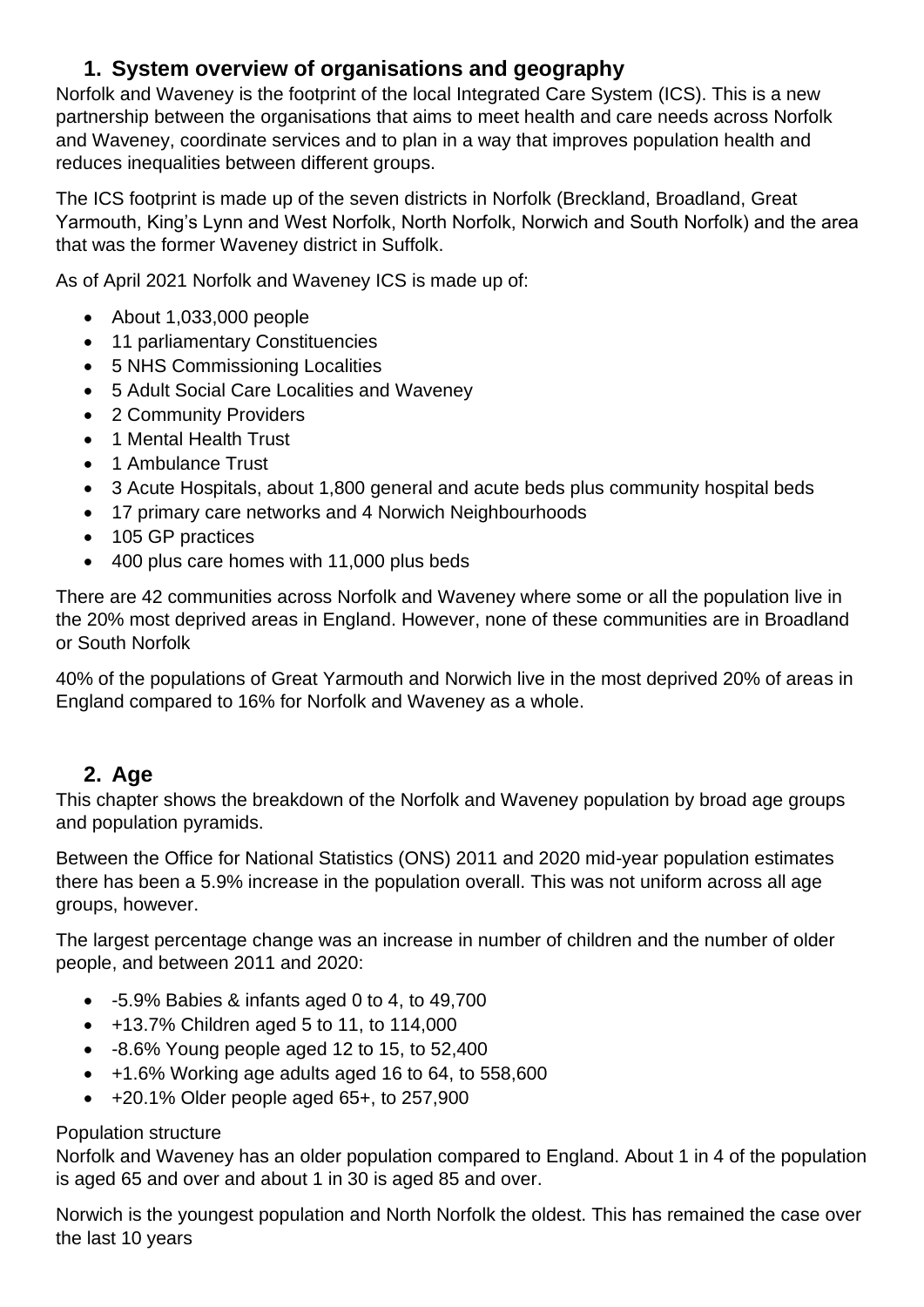The majority of localities across Norfolk and Waveney are older than the England population apart from Norwich. The locality with the oldest population is North Norfolk. The youngest is Norwich.

There are estimated to be a total of 49,700 0–4 year-olds in Norfolk and Waveney in 2020, representing 4.8% of the total population. Numbers vary across the districts from 3,800 in North Norfolk to 7,400 in Norwich.

There are estimated to be a total of 80,200 5-11 year olds in Norfolk and Waveney in 2020, representing 7.8% of the total population. Numbers vary across the districts from 6,700 in North Norfolk to 12,400 in King's Lynn and West Norfolk

There are estimated to be a total of 44,300 12-15 year olds in Norfolk and Waveney in 2020, representing 4.3% of the total population. Numbers vary across the district from 3,900 in North Norfolk to 6,800 in South Norfolk.

There are estimated to be a total of 600,600 16-64 year olds in Norfolk and Waveney in 2020, representing 58.2% of the total population. Numbers vary across the district from 55,600 in North Norfolk to 97,100 in Norwich.

There are estimated to be a total of 257,900 65+ year olds in Norfolk and Waveney in 2020, representing 25% of the total population. Numbers vary across the district from 21,400 in Norwich to 39,900 in King's Lynn and West Norfolk.

### **Rural and urban population**

More than half of people under 50 live in the areas of Norfolk and Waveney classified as urban city and town whereas people aged over 50 are more likely to live in more rural areas.

### **3. Population Change**

This chapter highlights the components of change in the population and what the future population might look like. This is for Norfolk and Waveney, the districts and hospital catchments.

### **The changing population across Norfolk and Waveney**

Norfolk since 2011:

- Since mid-2011 the population of Norfolk increased by 54,613 (6.4%) from 859,426 to 914,039.
- In the period since 2011 there were 79,809 births and 87,880 deaths in Norfolk. This makes natural change (the balance between births and deaths) -8,071.
- In the period since 2011 net internal migration for Norfolk was 41,166.
- In the period since 2011 there were 49,679 international in-migrants and 27,140 international out-migrants in Norfolk. This makes net international migration 22,539.
- In the period since 2011 changes to special populations (home armed forces, foreign armed forces and the prison population) reduced the population of Norfolk by -1,091.

Norfolk 2020 compared to 2019:

• Between 2019 and 2020

the population of Norfolk increased by 6,279 (0.7%) from 907,760 to 914,039. This is slightly more than England (0.5%)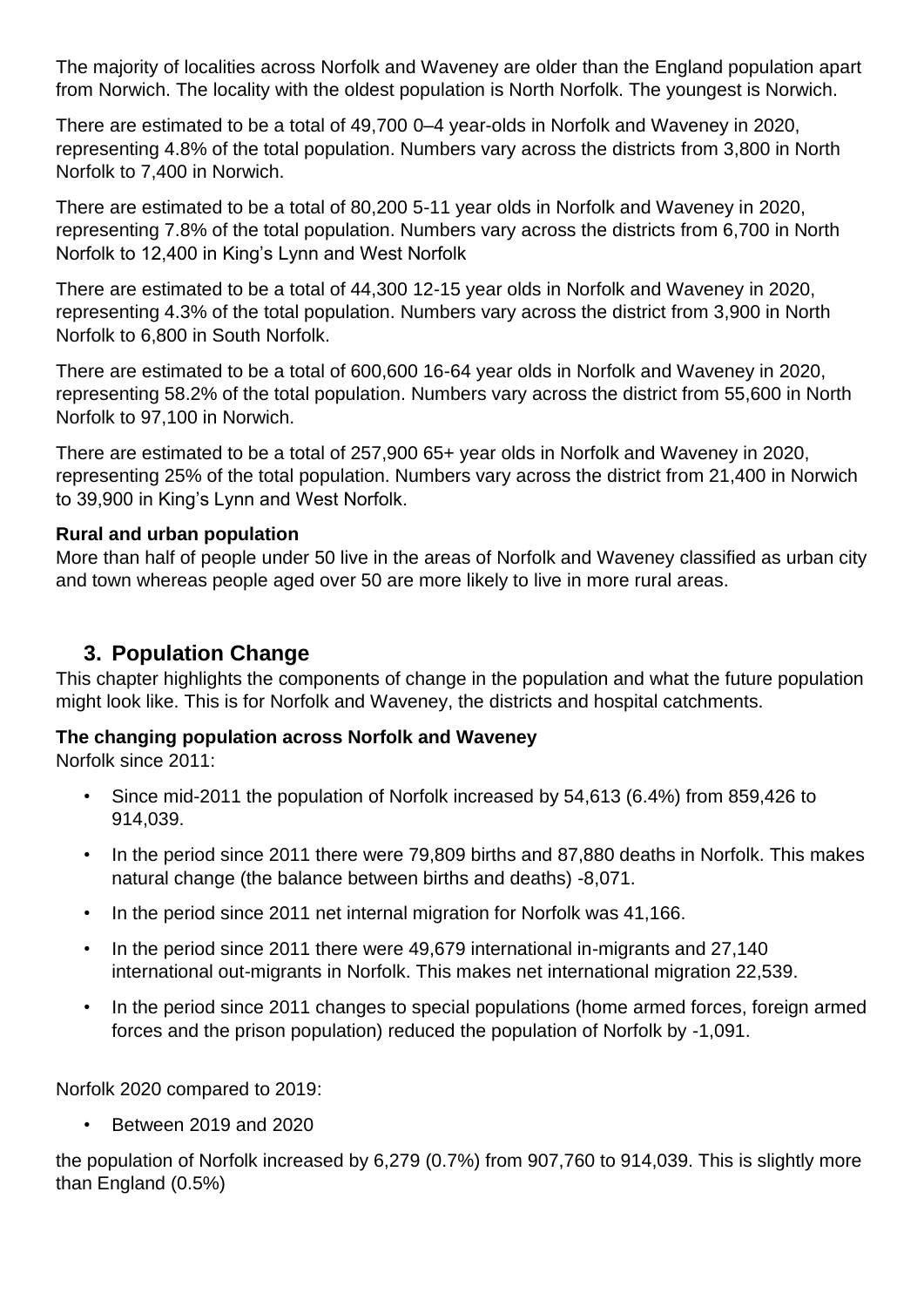there were 7,898 births and 10,656 deaths in Norfolk. This makes natural change (the balance between births and deaths) -2,758.

net internal migration for Norfolk was 7,181.

there were 5,422 international in-migrants and 3,126 international out-migrants in Norfolk. This makes net international migration 2,296.

changes to special populations (home armed forces, foreign armed forces and the prison population) reduced the population of Norfolk by -474.

Waveney since 2011:

- Since mid-2011 the population of Waveney increased by 3,266 (2.8%) from 115,356 to 118,622.
- In the period since 2011 there were 10,203 births and 13,436 deaths in Waveney. This makes natural change (the balance between births and deaths) -3,233.
- In the period since 2011 net internal migration for Waveney was 5,724.
- In the period since 2011 there were 2,464 international in-migrants and 1,355 international out-migrants in Waveney. This makes net international migration 1,109.
- In the period since 2011 changes to special populations (home armed forces, foreign armed forces and the prison population) reduced the population of Waveney by -345.

Waveney 2020 compared to 2019:

• Between 2019 and 2020

the population of Waveney increased by 189 (0.2%) from 118,433 to 118,622.

there were 960 births and 1,667 deaths in Waveney. This makes natural change (the balance between births and deaths) -707.

net internal migration for Waveney was 781.

there were 233 international in-migrants and 114 international out-migrants in Waveney. This makes net international migration 119.

changes to special populations (home armed forces, foreign armed forces and the prison population) reduced the population of Waveney by -7.

### **Migration**

Migration is the process of people moving from one place to another. This can be from one side of the world to the other, or just moving to a different part of the Country. The reasons for migration can be economic, social, political or environmental. Along with births, migration can contribute large changes to a population. Currently it is contributing to population growth / no impact in Norfolk.

Migration estimates indicate that generally there is a net inflow to Norfolk across all age bands apart from just after higher education

ONS migration data shows that for people resident in the UK there is generally a net inflow to Norfolk until the age of 19/20 (there appears to be a difference between females and males in that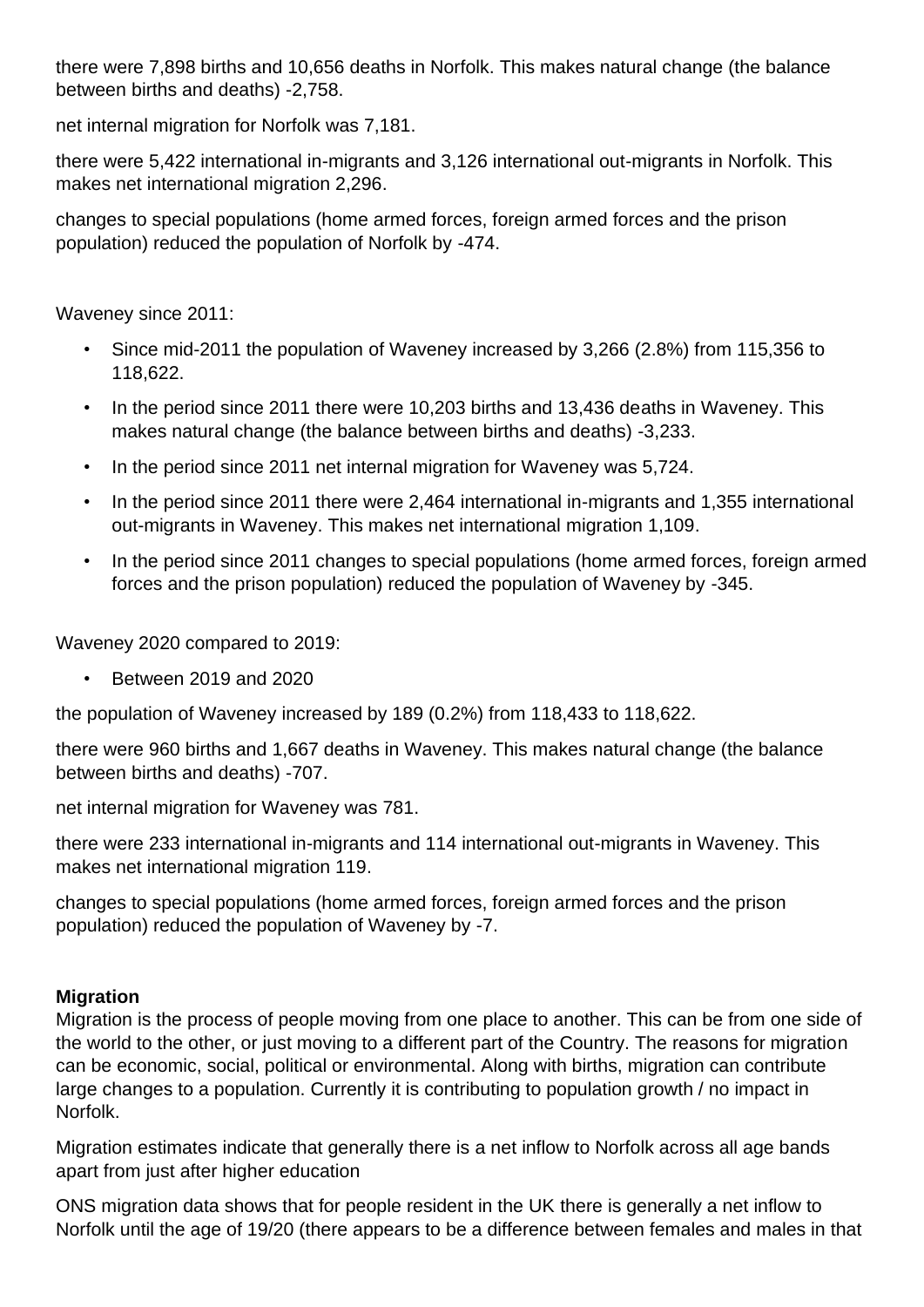the net outflow starts earlier for males) After this there is a net outflow before picking up again in older age bands. This suggests that young people previously resident in Norfolk are leaving having finished their education. This might reflect limited post A-level and higher education and employment and the attractiveness of the bigger metropolitan areas?

There is a net inflow of young people from outside the UK to Norfolk peaking in the early 20s. Does this reflect a different perception of higher education / employment opportunities or targeted overseas recruitment and marketing for students?

Population Projections for Norfolk and Waveney

For future service planning it is essential that there is a good understanding of the population change taking place within Norfolk and Waveney over the next few decades. Nationally the population is expected to grow, and Norfolk and Waveney is no different.

Norfolk and Waveney's population is projected to increase by approximately 6.7% between 2019 and 2029, it is currently the 26th largest STP in England (out of 42). This is a projected population increase of over 68,880 spread over the next ten years, 48,100 of this increase is in the population over 65. Norfolk and Waveney has an older population with a proportion of residents 65 years or older making up 25% of the current population. This makes it the 4th oldest STP in the country. The proportion is likely to rise to 28% by 2029.

Between 2020 and 2040 there will be a projected increase of almost 110,000 people living in Norfolk and Waveney.

### **Old age dependency ratio 2020 to 2040**

Old age dependency ratio is calculated as the total projected population aged 65 and above divided by the total projected population aged 16-64. Old age dependency ratio can be used to measure the pressure on the working population. The higher the ratio, the more pressure there is on the working age population.

The old age dependency ratio for Norfolk and Waveney is projected to increase slightly faster than England. Across Norfolk and Waveney North Norfolk currently has the 2nd highest old age dependency ratio in England but is expected to the 4<sup>th</sup> highest by 2040. This is likely to put extra pressure on the working age population and potentially the availability of staff to deliver services.

## **4. Hospital catchment populations and projections**

Analysis of hospital catchment populations indicates that for The Queen Elizabeth (QEH) most of the admissions are drawn from within KLWN and some of the surrounding districts. By 2040, the QEH catchment population is expected to increase by about 8% overall (about 16,000 people) with the largest increase in older age groups those aged 75+.

Analysis of hospital catchment populations indicates that for the Norfolk and Norwich University Hospital (NNUH) admissions are drawn from across Norfolk and Waveney. By 2040 the NNUH catchment population is expected to increase by about 12% overall (about 78,000 people) with the largest increase in older age groups those aged 75+.

Analysis of hospital catchment populations indicates that for the James Paget University Hospital (JPUH) most of the admissions are drawn from Great Yarmouth and former district of Waveney and some of the surrounding districts. The JPUH catchment population is expected to increase by about 9% overall (about 17,000 people) with the largest increase in older age groups those aged 75+.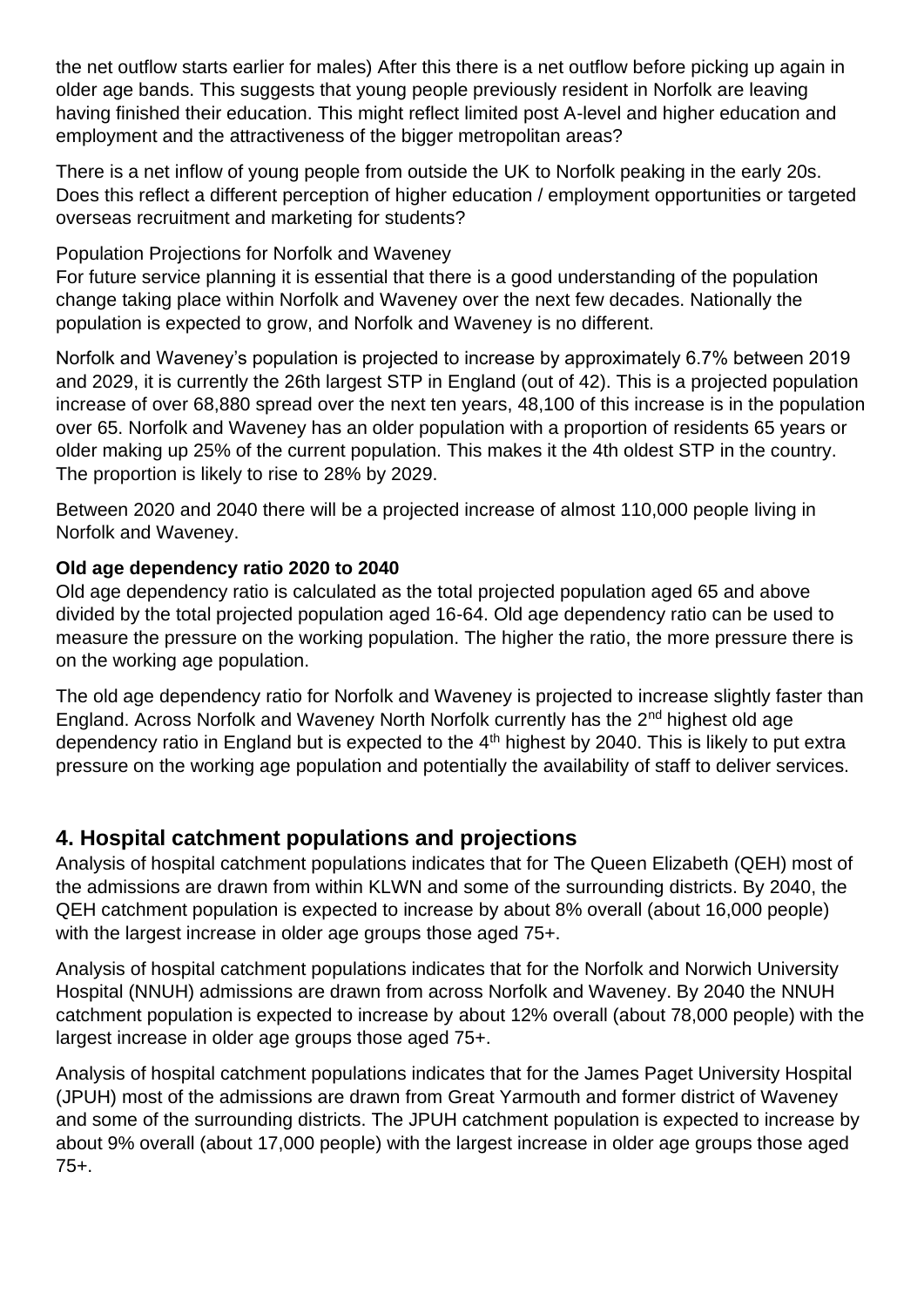### **Links**

Norfolk Insight:<https://www.norfolkinsight.org.uk/>

Norfolk's Story:<https://www.norfolkinsight.org.uk/jsna/document-library/norfolks-story/>

### ONS population estimates:

[https://www.ons.gov.uk/peoplepopulationandcommunity/populationandmigration/populationestimat](https://www.ons.gov.uk/peoplepopulationandcommunity/populationandmigration/populationestimates) [es](https://www.ons.gov.uk/peoplepopulationandcommunity/populationandmigration/populationestimates)

ONS population projections:

[https://www.ons.gov.uk/peoplepopulationandcommunity/populationandmigration/populationprojecti](https://www.ons.gov.uk/peoplepopulationandcommunity/populationandmigration/populationprojections) [ons](https://www.ons.gov.uk/peoplepopulationandcommunity/populationandmigration/populationprojections)

ONS components of change:

[https://www.ons.gov.uk/peoplepopulationandcommunity/populationandmigration/populationestimat](https://www.ons.gov.uk/peoplepopulationandcommunity/populationandmigration/populationestimates/datasets/analysisofpopulationestimatestoolforuk) [es/datasets/analysisofpopulationestimatestoolforuk](https://www.ons.gov.uk/peoplepopulationandcommunity/populationandmigration/populationestimates/datasets/analysisofpopulationestimatestoolforuk)

Office of Health Improvement and Disparities Hospital catchment populations:

[https://app.powerbi.com/view?r=eyJrIjoiODZmNGQ0YzItZDAwZi00MzFiLWE4NzAtMzVmNTUwM](https://app.powerbi.com/view?r=eyJrIjoiODZmNGQ0YzItZDAwZi00MzFiLWE4NzAtMzVmNTUwMThmMTVlIiwidCI6ImVlNGUxNDk5LTRhMzUtNGIyZS1hZDQ3LTVmM2NmOWRlODY2NiIsImMiOjh9) [ThmMTVlIiwidCI6ImVlNGUxNDk5LTRhMzUtNGIyZS1hZDQ3LTVmM2NmOWRlODY2NiIsImMiOj](https://app.powerbi.com/view?r=eyJrIjoiODZmNGQ0YzItZDAwZi00MzFiLWE4NzAtMzVmNTUwMThmMTVlIiwidCI6ImVlNGUxNDk5LTRhMzUtNGIyZS1hZDQ3LTVmM2NmOWRlODY2NiIsImMiOjh9) [h9](https://app.powerbi.com/view?r=eyJrIjoiODZmNGQ0YzItZDAwZi00MzFiLWE4NzAtMzVmNTUwMThmMTVlIiwidCI6ImVlNGUxNDk5LTRhMzUtNGIyZS1hZDQ3LTVmM2NmOWRlODY2NiIsImMiOjh9)

### **5. Ethnicity**

This chapter details the ethnic breakdown of the Norfolk and Waveney population. Information related to the most recent census (2010) is included together with more recent estimates from the **ONS** 

Potential other sources of information on populations by ethnicity include:

- Annual Population Survey
- School census
- National Immunisation Management System GP practice population data
- Geodemographic estimates
- INTRAN

The Norfolk and Waveney population are less ethnically diverse than average in England.

Norfolk & Waveney's ethnic make-up was characterised by a predominantly White, 940,607 people (96.7%).

The proportion of people with an ethnic group other than White was 3.3%.

The most diverse areas across Norfolk and Waveney are Norwich, Great Yarmouth and Breckland.

There are around 160 languages spoken in Norfolk & Waveney. English is not the first language of around 12,400 school children in the county.

There is potential to use geodemographic models and school census information to understand variation at smaller area.

The Annual population survey suggests that Norwich has the most diverse population, with North Norfolk having the least. The UK average in 2019 was 14.4% (ONS).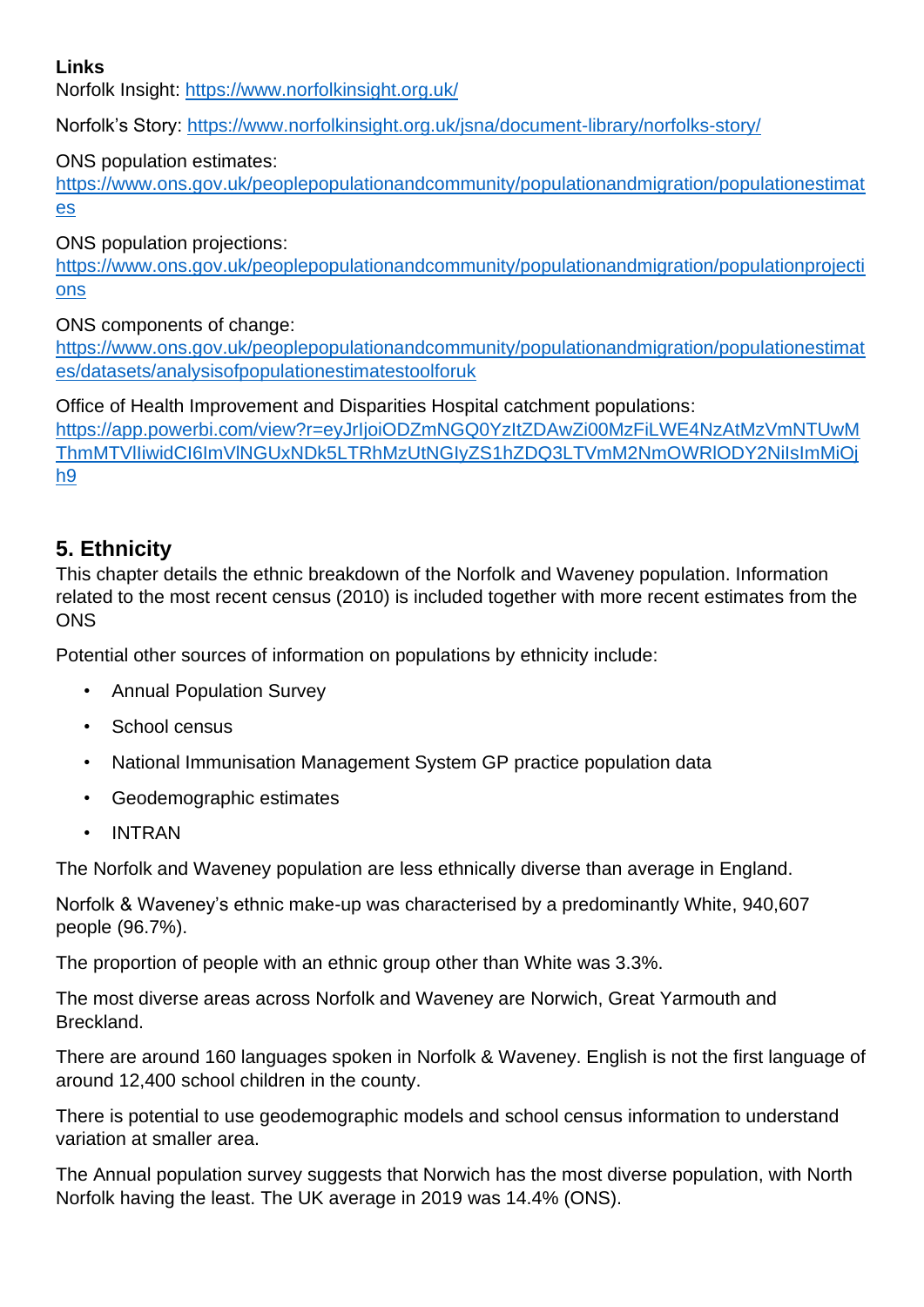### **Links**

NOMIS Annual Population Survey:

[https://www.nomisweb.co.uk/query/construct/summary.asp?mode=construct&version=0&dataset=](https://www.nomisweb.co.uk/query/construct/summary.asp?mode=construct&version=0&dataset=17) [17](https://www.nomisweb.co.uk/query/construct/summary.asp?mode=construct&version=0&dataset=17)

Norfolk Insight:<https://www.norfolkinsight.org.uk/>

ONS Ethnicity Estimates based on Annual Population Survey:

[https://www.ons.gov.uk/peoplepopulationandcommunity/populationandmigration/populationestimat](https://www.ons.gov.uk/peoplepopulationandcommunity/populationandmigration/populationestimates/articles/researchreportonpopulationestimatesbyethnicgroupandreligion/2019-12-04/relateddata) [es/articles/researchreportonpopulationestimatesbyethnicgroupandreligion/2019-12-04/relateddata](https://www.ons.gov.uk/peoplepopulationandcommunity/populationandmigration/populationestimates/articles/researchreportonpopulationestimatesbyethnicgroupandreligion/2019-12-04/relateddata)

ONS Local Area Migration Indicators [Local area migration indicators, UK -](https://www.ons.gov.uk/peoplepopulationandcommunity/populationandmigration/migrationwithintheuk/datasets/localareamigrationindicatorsunitedkingdom) Office for National [Statistics \(ons.gov.uk\)](https://www.ons.gov.uk/peoplepopulationandcommunity/populationandmigration/migrationwithintheuk/datasets/localareamigrationindicatorsunitedkingdom)

Asylum and Resettlement data Asylum and resettlement datasets - GOV.UK (www.gov.uk)

### **6. People with disabilities and vulnerable populations**

This chapter includes some of the information available on numbers people with disabilities and vulnerable populations.

Based on the NHS population and person insight dashboard about 1.2% of the registered population has a disability. This is about 13,200 people and includes people with a physical disability, a learning disability and autism. The information might be an underestimate as it is based mainly on national NHS data returns. However, it does provide estimates of the types of associated long term condition co-morbidities.

### **Links**

Homelessness by local authority: [https://www.gov.uk/government/statistical-data-sets/live-tables](https://www.gov.uk/government/statistical-data-sets/live-tables-on-homelessness)[on-homelessness](https://www.gov.uk/government/statistical-data-sets/live-tables-on-homelessness)

For more population estimates for people with disabilities visit:

Projecting Adult Needs and Service Information <https://www.pansi.org.uk/>

Projecting Older People Population Information System <https://www.poppi.org.uk/>

### **7. Births**

This chapter on births details trends, fertility and the variation across Norfolk & Waveney. Total live births in Norfolk and Waveney have been just below 70,000 between 2013 and 2019, decreasing from just over 10,000 to just over 9,000 births per year over that period.

The most live births have been in Norwich, and the fewest in North Norfolk.

The general fertility rate is the number of live births per 1,000 women aged 15-44 years old. In Norfolk and Waveney this has declined from just over 61 births per 1,000 to just over 54 births per 1,000 from 2013-2019. Rates in Norfolk and Waveney have been lower than the England rates since 2013

There is substantial variation among local areas, with highest rates in King's Lynn and West Norfolk and Great Yarmouth, and lowest rates in Norwich. Part of the reason for the low rate in Norwich is the large student population.

The map included highlights those communities with the highest general fertility rates. These are located in Great Yarmouth, King's Lynn and Lowestoft with some in the rural areas of West Norfolk. Across Norfolk and Waveney the general fertility rate is lower than England. In line with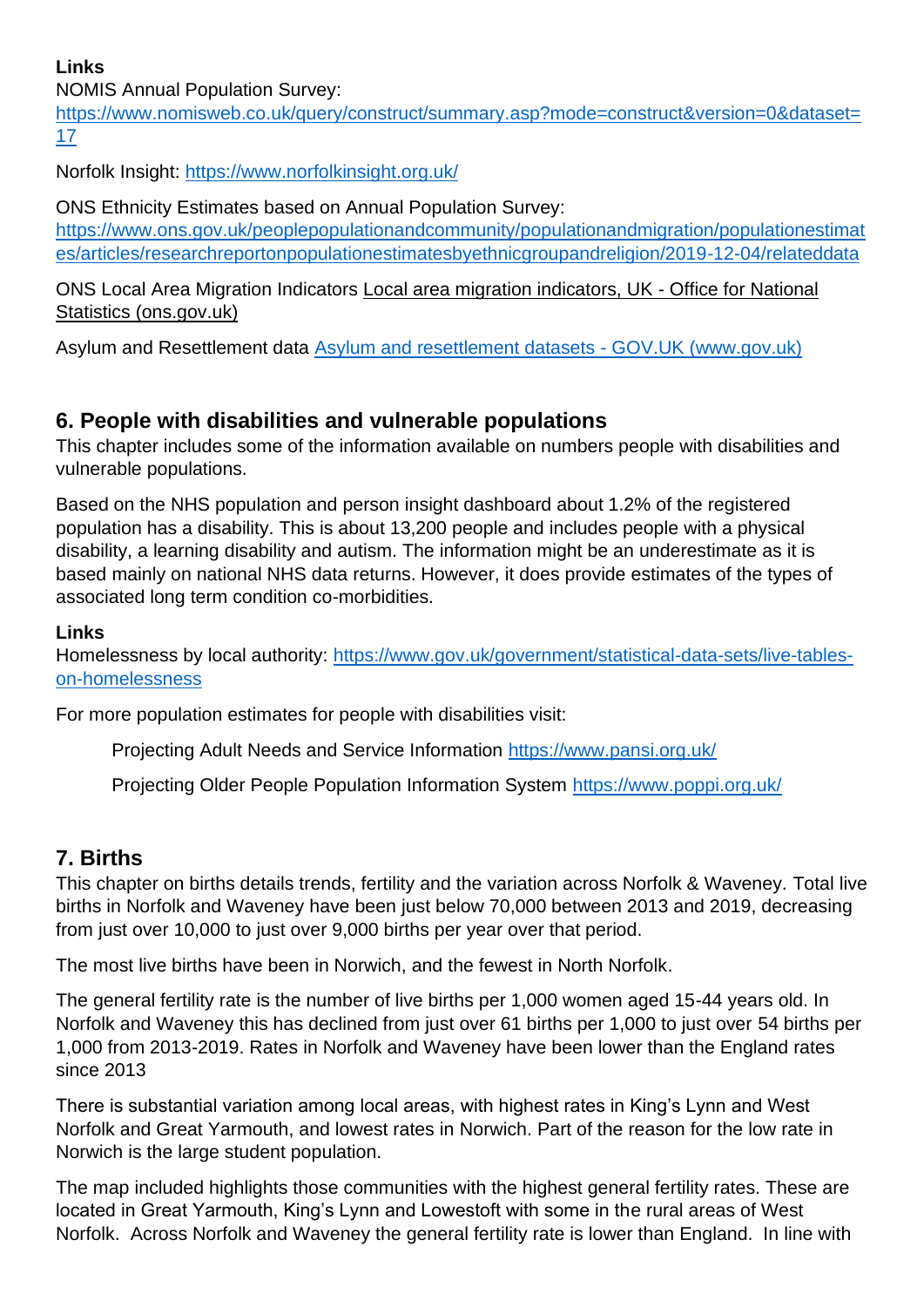England the birth rate decreases as deprivation decreases. The likely reason for the lowest rate in the least deprived area is due to the location of university of East Anglia in this decile.

### **Links**

Live births are taken from Office for National Statistic estimates: [Nomis](https://www.nomisweb.co.uk/) - [Official Labour Market](https://www.nomisweb.co.uk/)  [Statistics \(nomisweb.co.uk\)](https://www.nomisweb.co.uk/) 

General Fertility rates are calculated by comparing live births against mid-year population estimates for women aged 15-44 in the same year: [Estimates of the population for the UK,](https://www.ons.gov.uk/peoplepopulationandcommunity/populationandmigration/populationestimates/datasets/populationestimatesforukenglandandwalesscotlandandnorthernireland)  [England and Wales, Scotland and Northern Ireland](https://www.ons.gov.uk/peoplepopulationandcommunity/populationandmigration/populationestimates/datasets/populationestimatesforukenglandandwalesscotlandandnorthernireland) - Office for National Statistics (ons.gov.uk)

Locality level general fertility rate and other useful population indicators are available from: <https://www.localhealth.org.uk/>

### **8. Life Expectancy**

This chapter details life expectancy and healthy life expectancy for both men and women in Norfolk.

### **Life Expectancy at birth**

Life expectancy is a measure of the average time a person is expected to live, based on their year of birth, current age, and other demographic factors such as gender. Healthy life expectancy shows the number of years a person can expect to live in good health.

Life expectancy gives context to healthy life expectancy figures by providing information on the estimated length of life. The two indicators are extremely important summary measures of mortality and morbidity in a population.

Life expectancy at birth measures the average number of years a person would expect to live if current death rates remain constant. Current data for the period 2018-2020 show that life expectancy for both men and women in Norfolk & Waveney was higher than England at about 79.9 years and 83.8 years, respectively.

For much of the decade prior to the pandemic, up to 2019, Norfolk had been experiencing a slowdown in improvement of life expectancy year on year. Similar to what has been seen in England.

Life expectancy varies by neighbourhood in Norfolk and Waveney. The maps below show the variation in life expectancy at birth, at MSOA level across Norfolk and Waveney, for the period 2015-19.

Lighter areas depict localities with higher life expectancies, for example Eaton (83.6 for males, 87.5 for females). Darker areas show areas with lower life expectancy, for example Yarmouth Parade (72.4 for males, 79.3 for females). Great Yarmouth and King's Lynn have the lowest life expectancy in Norfolk and Waveney and are also some of the most deprived local areas; in contrast Eaton has one of the highest, is also one of the least deprived areas in Norfolk and Waveney.

### **Deprivation and inequality in life expectancy at birth 2017-2019**

The steepness of the slope represents the inequality in life expectancy that relates to deprivation in Norfolk; if there was no inequality the line would be horizontal. The life expectancy gap between the most deprived areas of Norfolk and the least deprived areas is 7.4 years for men and 4.4 years for women. The steeper the line, the greater the level of inequality in life expectancy as a result of deprivation.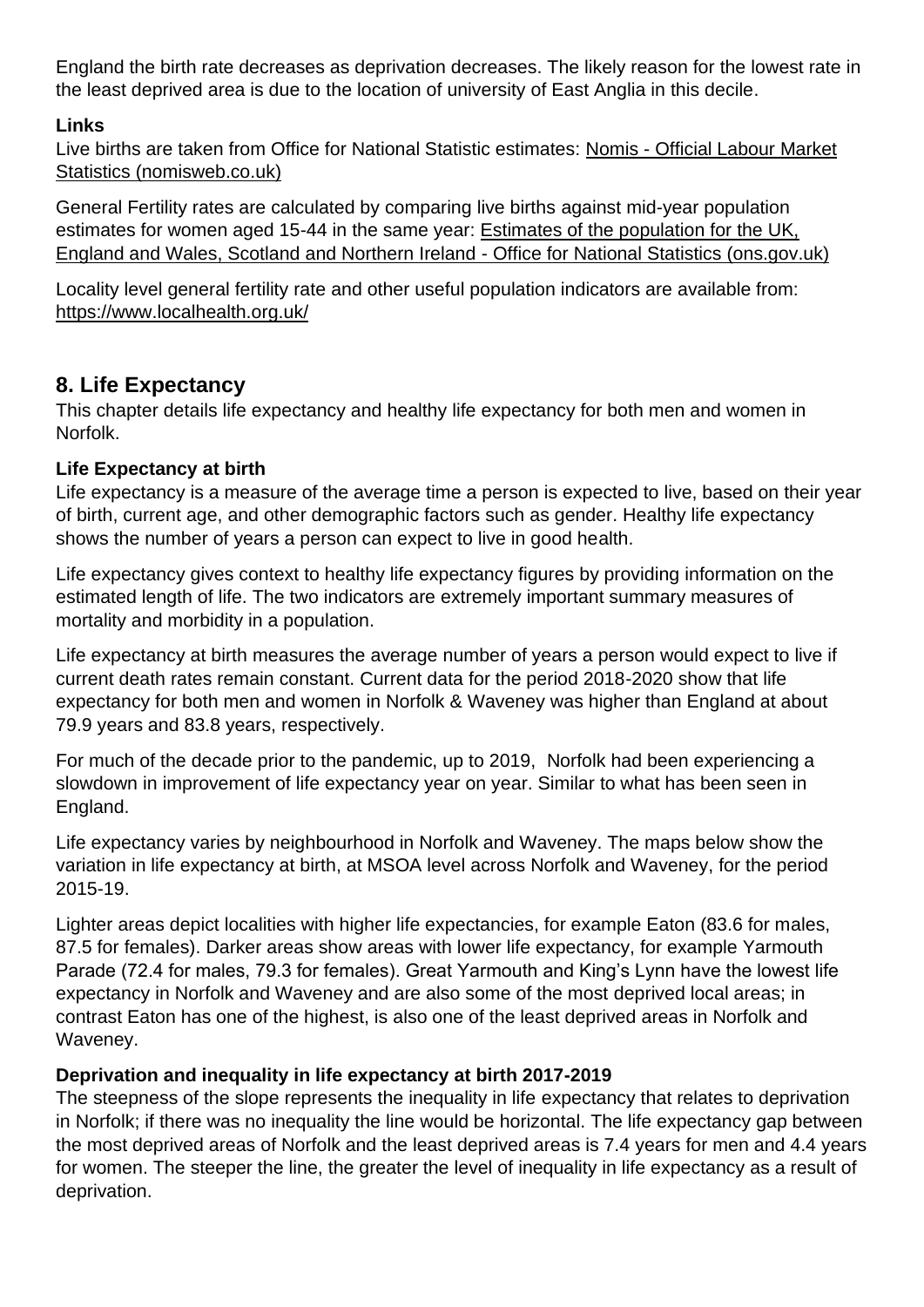In terms of absolute life expectancy difference between most and least deprived 10% of the population the gap is 8.6 years for males and 6.8 years for females (2017-19). This has increased since 2012 for females but remained similar for males.

### **Contributors to inequality in life expectancy 2015-2017**

Males in the least deprived quintile have a life expectancy of almost 83, and deaths from circulatory diseases reduces the life expectancy by a year and a half for those from the most deprived quintile. For females in the least deprived quintile have a life expectancy of almost 86 years, and deaths from cancer reducing the life expectancy for the most deprived quintile by more than a year.

Higher death rates for each cause for this mean that cumulatively males from the most deprived quintile have a life expectancy six years lower than those from the least deprived. The difference is nearly five years for women. This gap is different to that in the slope index of inequality because it is comparing areas from the most deprived local quintile, rather than national.

### **Healthy Life Expectancy**

Healthy life expectancy measures the average number of years a person would expect to live in generally good health. So, for example, a man may have a life expectancy of 80 years, but his healthy life expectancy may only be 65 years. This means the last 15 years of his life will be lived in poorer health.

Healthy life expectancy in Norfolk is lower than for England at about 62.7 years for males and about 62.4 years for females and has decreased over the last few years. This means that the period that people spend in ill health in Norfolk is getting longer and is 17.4 years for males and 21.7 years for females.

#### **Links**

ONS Life Expectancy Estimates: [https://www.ons.gov.uk/peoplepopulationandcommunity/healthandsocialcare/healthandlifeexpecta](https://www.ons.gov.uk/peoplepopulationandcommunity/healthandsocialcare/healthandlifeexpectancies/datasets/lifeexpectancyestimatesallagesuk) [ncies/datasets/lifeexpectancyestimatesallagesuk](https://www.ons.gov.uk/peoplepopulationandcommunity/healthandsocialcare/healthandlifeexpectancies/datasets/lifeexpectancyestimatesallagesuk)

Fingertips: <https://fingertips.phe.org.uk/>

Life expectancy segmentation tool: <https://analytics.phe.gov.uk/apps/segment-tool/>

### **9. Deaths**

This chapter details deaths occurring in Norfolk and where possible Waveney. This includes total deaths, leading causes of death and trends in early deaths from selected conditions (those under 75). Here we have included trends up to 2019 to show leading causes of death just prior to COVID19.

### **Total Deaths Norfolk and Waveney**

Between 2009 and 2019 there were about 11,000 deaths a year from all causes in Norfolk & Waveney.

The number of deaths has been increasing and there are now slightly more male deaths than female deaths. The number of deaths is greater than the number of births.

The age standardised mortality rates for males and females have been consistently lower than England and have been gradually changing in line with England. There was an increase in 2020 with the deaths associated with COVID19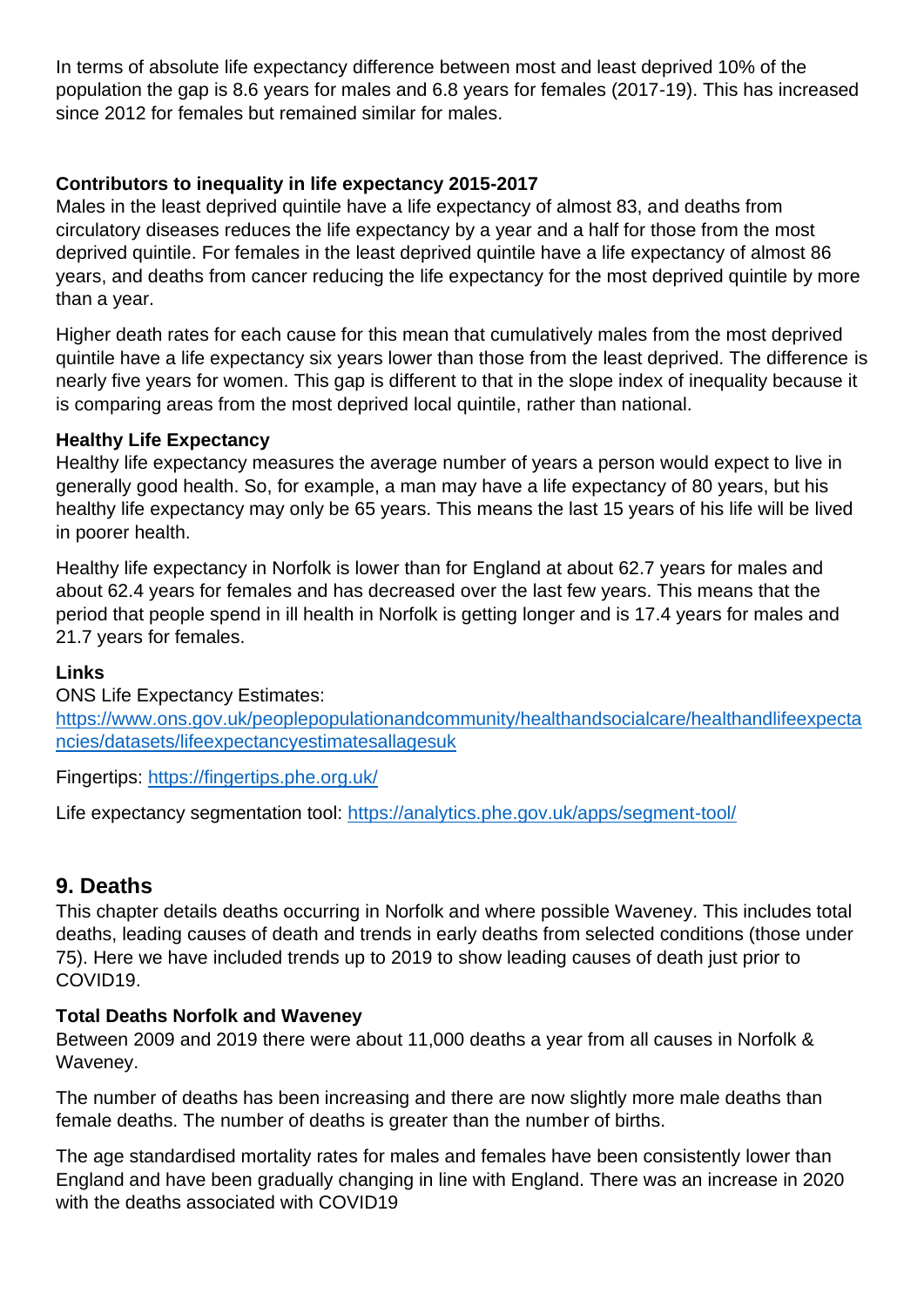The leading causes of death based on Office for National Statistics sub-categories. If we look at deaths considering the number of people and their age, we see changes in death rates. Trends in age standardised mortality rates from leading causes of death between 2010 and 2019 show:

- the death rates from heart disease (ischaemic heart disease) and stroke (cerebrovascular disease) have reduced by about 40% since 2010
- the death rate from lung cancer has continued to decline (for men) but the death rate from breast and prostate cancer has remained about the same
- there has been a doubling of the death rate from Dementia
- the death rate due to liver disease has gradually increased

There is variation in mortality rate across Norfolk and Waveney. Great Yarmouth and Norwich had the highest all-cause mortality rates, and Broadland and North Norfolk the lowest.

### **Leading causes of death**

Norfolk and Waveney Males: leading causes of death for specific age groups naturally differ. But prior to COVID19, circulatory conditions, respiratory conditions and cancer are in the top five causes of death across most age groups. These conditions are also distributed in the top 20 long term conditions and account for some of the highest numbers of avoidable admissions.

Including COVID19 males: Across Norfolk and Waveney the leading causes of death for specific age groups for 2020. COVID19 was the 3rd leading cause of death for males in 2020.

Norfolk and Waveney Females: the leading causes of death for specific age groups naturally differ. But prior to COVID19, circulatory conditions, respiratory conditions and cancer are in the top five causes of death across most age groups. These conditions are also distributed in the top 20 long term conditions and account for some of the highest numbers of avoidable admissions.

Including COVID19 females: Across Norfolk and Waveney the leading causes of death for specific age groups for 2020. COVID19 was the 4<sup>th</sup> leading cause of death for females in 2020.

### **Premature mortality**

Premature mortality is a high-level indicator of the overall health of a population, being correlated with many other measures of population health: there are significant differences between the premature death rates in different areas, reflecting a wide range of underlying differences between these populations.

The rate of deaths for people under the age of 75 was significantly lower than in England but higher than in the East of England up to the end of 2019 in Norfolk and Waveney. Norwich and Great Yarmouth had a significantly higher rate of deaths compared to the national average.

### **All deaths considered preventable**

The basic concept of preventable mortality is that deaths are considered preventable if, in the light of the understanding of the determinants of health at the time of death, all or most deaths from the underlying cause (subject to age limits if appropriate) could mainly be avoided through effective public health and primary prevention interventions.

There were around 1,900 preventable deaths per year in Norfolk and Waveney in 2016-18, this was lower than the England average but above the East of England average.

### **Mortality risk factors**

The risk factors making the biggest contribution to mortality were tobacco, high blood pressure, diet and high blood glucose. These also make a significant contribution to morbidity along with high body mass index (or obesity), alcohol, drug use and occupational risks.